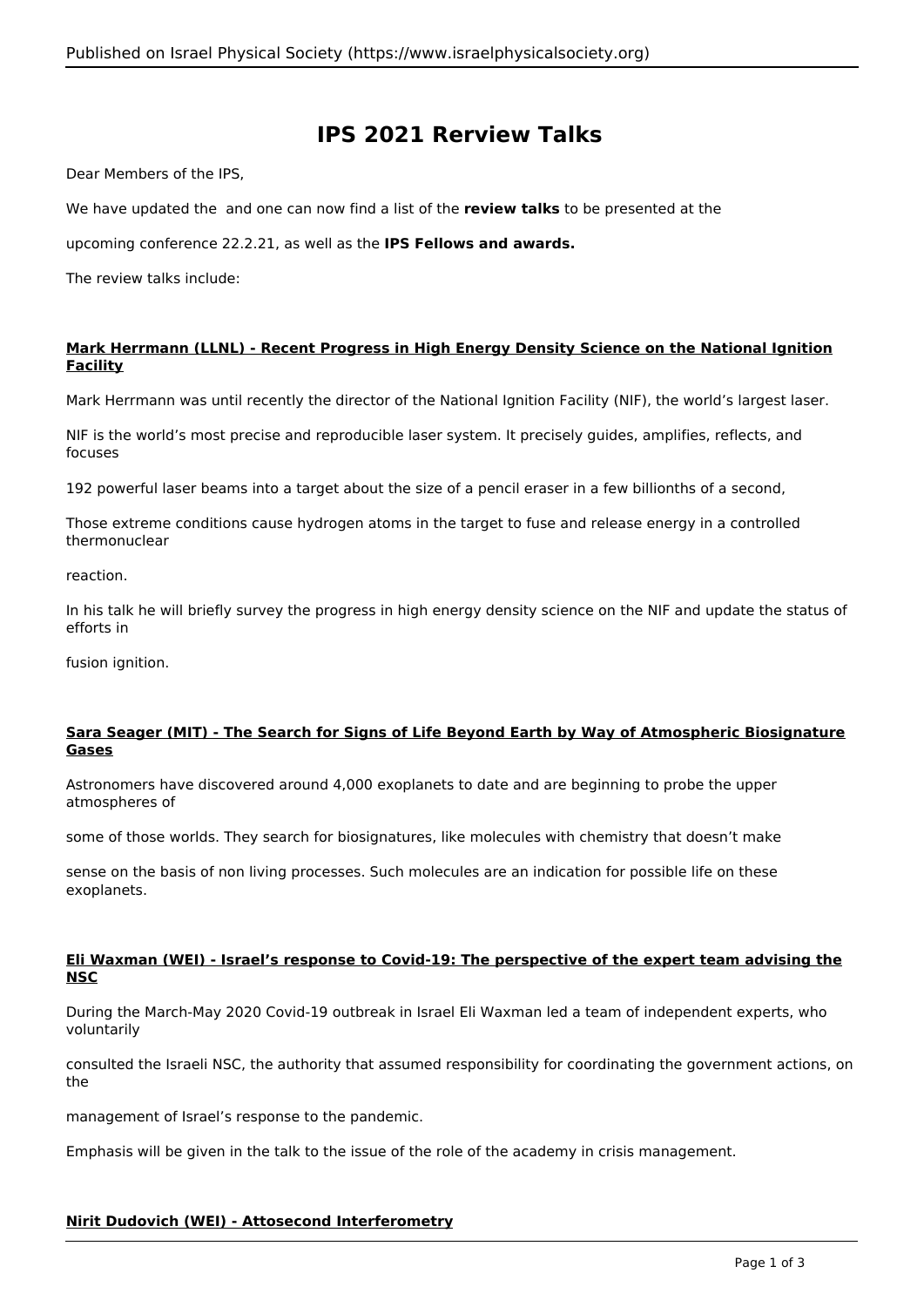Attosecond science is a young field of research that has rapidly evolved over the past decade. It has allowed researchers experimentally access the motion of electrons on the atomic scale. Further application of these schemes provides direct insights into a range of fundamental phenomena

in nature, from tunneling and photoionization in atomic systems to ultrafast chiral phenomena and attosecond

scale currents in solids.

## **Geraldine Servant (DESY) -TBA**

Geraldine Servant is a member of the DESY theory group and is appointed with the University of Hamburg.

Her major direction of research is on the particle-cosmology interplay, in particular on the dark matter and the

origin of the matter-antimatter asymmetry of the universe.

#### **Yochai Ben Horin (Soreq)- Lesson learned from the CTBT monitoring system analysis of the Democratic People's Republic Korea Nuclear explosions**

The scientific challenge of the Comprehensive Nuclear-Test Ban Treaty verification regime is to identify events in the

atmosphere, underground and underwater that may be the results of a nuclear explosion. In order to meet the challenge

it was decided to build a monitoring system composed of 320 measurement stations from four technologies; Seismology,

Hydroacoustic, Infrasound and Radionuclide.

From 2000, the year the CTBT organization received responsibility for the operation of the monitoring system, all nuclear

explosions performed by one state, Democratic People's Republic Korea (DPRK), were successfully detected.

## **Roman Shnabel (Hamburg University)-Squeezed light – now exploited by all gravitational-wave observatories**

The 2017 Nobel Prize in Physics has been awarded to three key players in the development and ultimate success of the

Laser Interferometer Gravitational-wave Observatory (LIGO). Since April 1st, 2019 observation in Advanced LIGO and

Advanced Virgo have detected more than one gravity wave event per week. This enhanced detection ability is due to the

use of squeezed light detection.

In his talk Roman Shnabel shall present a clear description of why a squeezed photon counting statistic is rather remarkable.

## **Paul Kamoun (Lev Academic Center ), Mike Nolan(The University of Arizona)-The Arecibo Observatory: Insiders' View of its Legacy**

Since its completion in November 1963, the Arecibo Telescope was a leading world observatory for radar and radio astronomy,